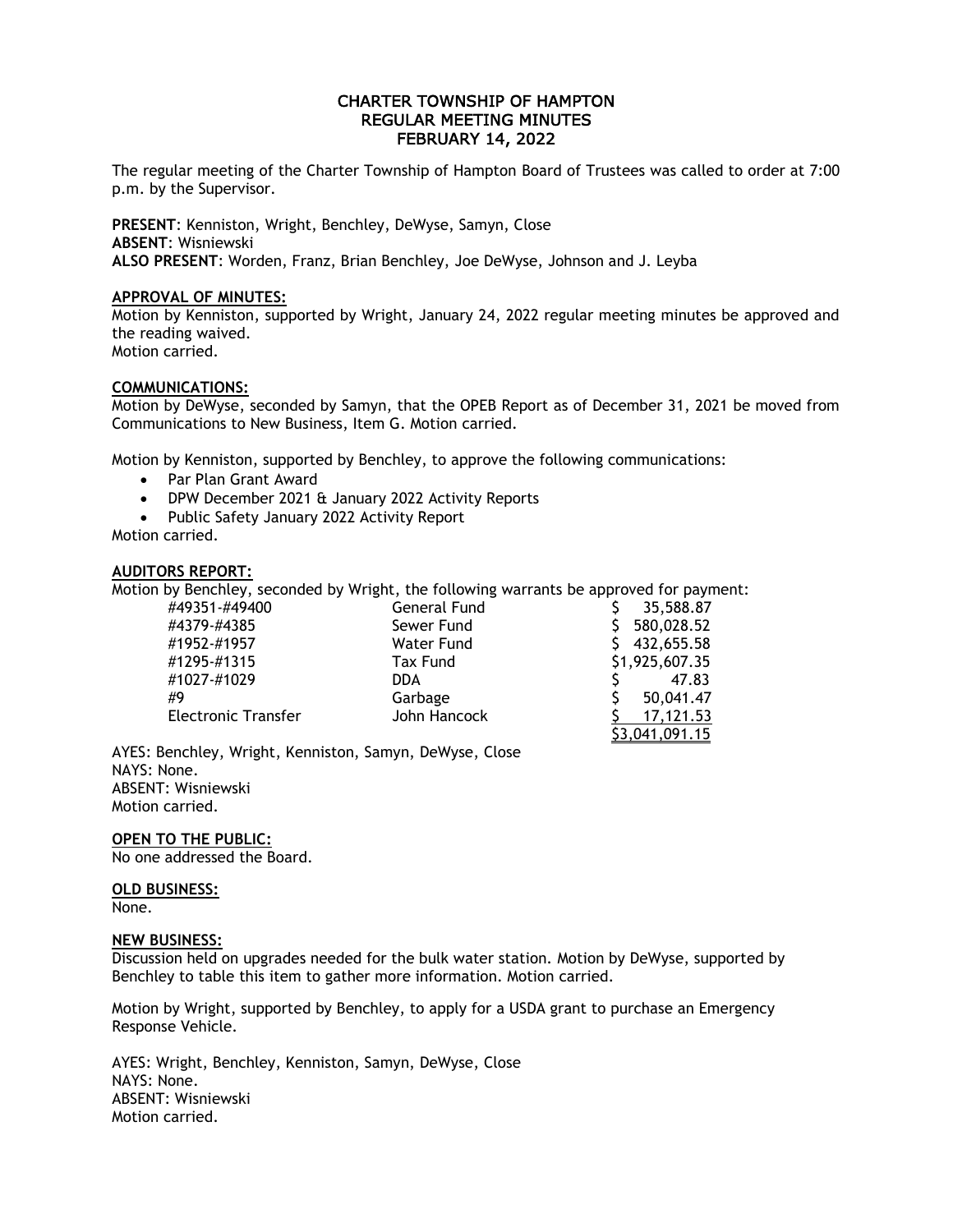**February 14, 2022 Regular Meeting Page 2**

Motion by Kenniston, seconded by Samyn, to award the electrical service upgrade and install a generator for the Township Office/Hall to ESCON for their bid of \$29,518.00.

AYES: Kenniston, Samyn, Benchley, Wright, DeWyse, Close NAYS: None. ABSENT: Wisniewski Motion carried

Motion by Close, seconded by DeWyse, that the following resolution be adopted:

RESOLUTION FOR A PARTIAL TERMINATION OF A FARMLAND DEVELOPMENT RIGHTS AGREEMENT WITH PRE-EXISTING STRUCTURE:

WHEREAS, on February 14, 2022 the Township Board received a request from Bernadette Jacobs for approval to have a certain parcel released from Farmland Development Rights Agreement number 09-15937A-123169 which was executed in accordance with the provisions of PA 116 of 1974, commonly known as the Farmland and Open Space Preservation Act ("The Act"); and

WHEREAS, the parcel proposed for release from the agreement is two acres or less in size OR applicant provided documentation for larger than two-acre parcel; and

WHEREAS, Hampton Township Board finds that the request for release of the particular parcel is acceptable;

NOW THEREFORE BE IT RESOLVED BY THE HAMPTON TOWNSHIP BOARD AS FOLLOWS:

1. Hampton Township Board hereby approves the request to release the following described piece of property from said Farmland Development Rights Agreement:

SEC 35 T14N R6E BEG AT A PT N89 DEG 36'33"W 498 FT FRON N 1/4 COR FOR POB TH S00 DEG 08'32"W 233 FT TH N89 DEG 36'33"W 307 FT TH N00 DEG 08'32" 223 FT TH S89 DEG 36'33"E 307 FT BK TO POB.

- 2. That the Hampton Township Board hereby certifies that at least one structure located on the certain piece of property was present prior to the original execution of said Farmland Development Rights Agreement.
- 3. That the Hampton Township Clerk is hereby directed to transmit certified and sealed copies of this resolution the person making the request **and** to the Farmland Unit of the Michigan Department of Agriculture.

AYES: Close, DeWyse, Benchley, Wright, Kenniston, Samyn, NAYS: None. ABSENT: Wisniewski Motion carried.

Motion by Kenniston, supported by Wright, to award the demolition of 405 Harvard to GM Adamowski Trucking & Excavating Inc. for their bid of \$7,915. A total of two bids were received and are attached.

AYES: Kenniston, Wright, Benchley, DeWyse, Samyn, Close NAYS: None. ABSENT: Wisniewski Motion carried.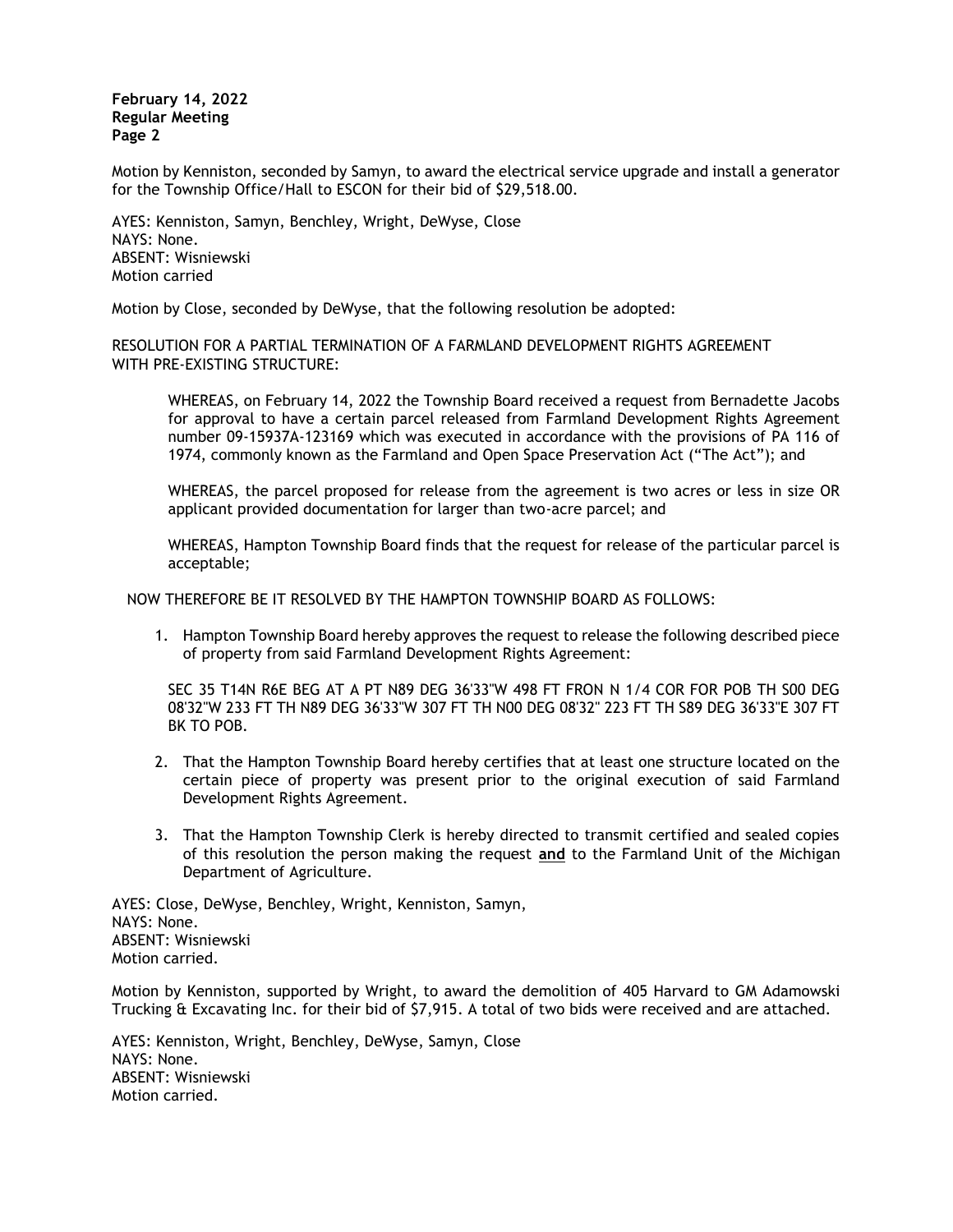## **February 14, 2022 Regular Meeting Page 3**

The OPEB December 31, 2021 report was reviewed. Motion by DeWyse, supported by Samyn, to receive this report. Motion carried.

# **ATTORNEY REPORT:**

No report.

# **ENGINEER REPORT:**

Bartow was not present.

# **STANDING COMMITTEE REPORTS:**

• No report.

#### **OFFICER/TRUSTEE/DEPT.HEAD/COMMISSIONER REPORTS: CLERK:**

 Motion by Samyn, supported by Benchley, to receive the January 2022 Revenue/Expense Report. Motion carried.

## **TREASURER:**

• Samyn stated the Township received an additional \$1,976.84 in ARPA funds that had not be allocated.

## **TRUSTEES:**

• No report.

# **SUPERVISO**R:

• No report.

## **PUBLIC SAFETY DIRECTOR BENCHLEY:**

- 251 calls, 13 traffic stops and 16 traffic accidents since last meeting.
- Officers completed their annual CPR training.
- Officers completed their Psychological/De-escalation training.

## P**UBLIC WORKS SUPERINTENDENT WORDEN:**

- Gates for Cotter/Nebobish have been painted and met with the DNR for placement.
- Water main break on Ridge that we repaired that was actually Bay City's main.
- Snow plowed and salted twice since last meeting.
- Waiting on Dependable Sewer to begin digging up water boxes to check for lead services.
- Saturday we had the generator at the Alpine Street lift station quit, but got it working.
- Sunday we had an emergency Miss Dig.
- Received several thank you notes for our work on the Rail Trail.
- Close questioned if there were any issues with rags plugging the pump stations. Worden said letters were sent to a few commercial businesses and there haven't been any since.
- Kenniston asked about our salt inventory. Worden said we have enough for the season and they will be meeting with the Bay County Road Commission regarding salt usage. Close said we need to educate residents that we cannot use salt on the side streets.

## **COUNTY COMMISSIONER JOHNSON**

- Bay County hired an on-line security firm for an annual cost of \$70,488.
- The County also purchased a two-factor authenticity software for a cost of \$10,000 for 400 token and the monthly cost of \$1,575.
- Health Department made a presentation to the Commission for a \$9 million request so they could create a one-stop building for Community Mental & Health needs. They also requested \$300,000 for a common County intake and \$60,000 for electronic medical records software.